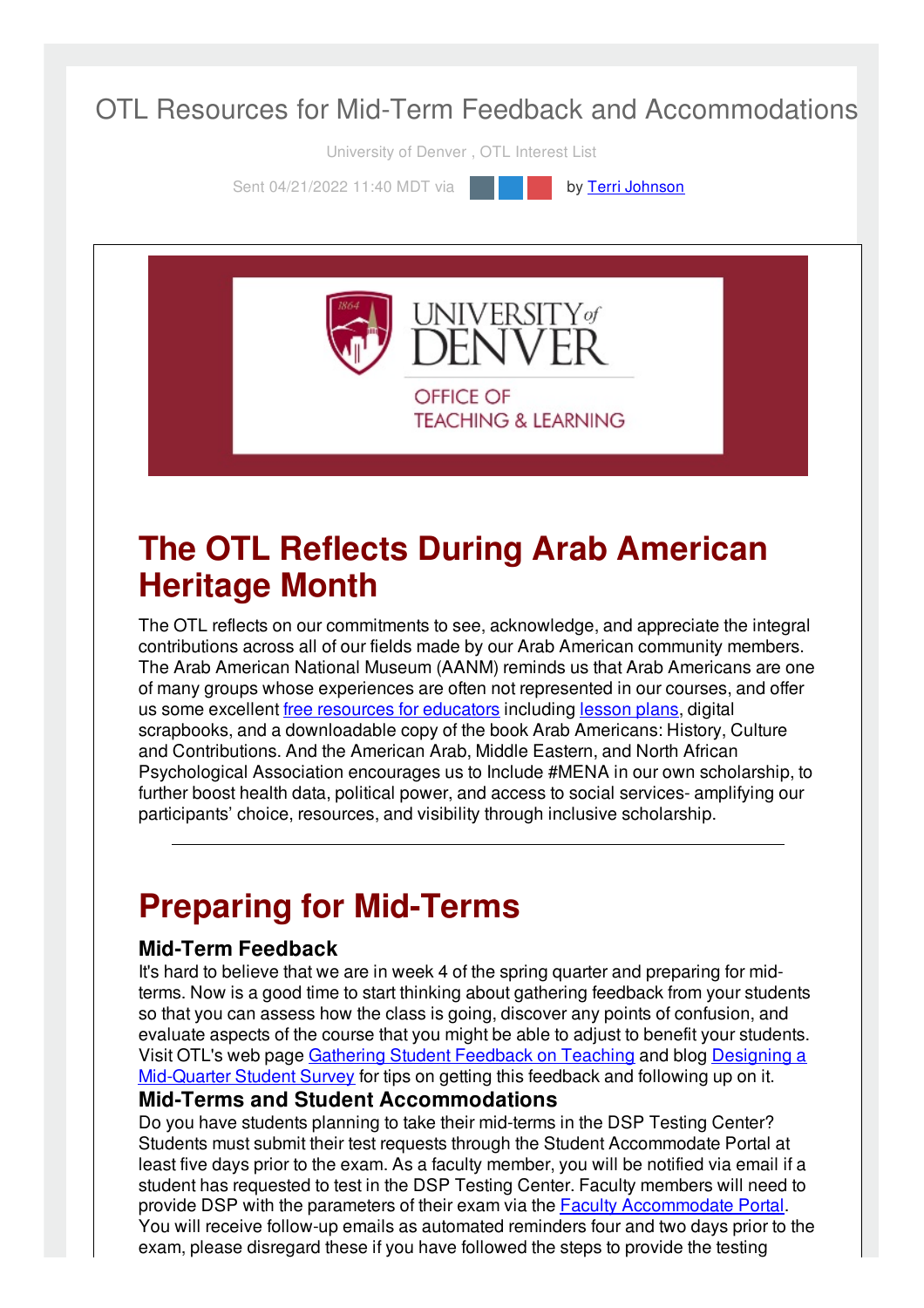exam, please disregard these if you have followed the steps to provide the testing information. Please reach out to the DSP Testing Center at **[dsp.testing@du.edu](mailto:dsp.testing@du.edu)** if you have specific questions about your students' accommodations. You may also wish to visit the following resources for technical support or reach out to Ellen Hogan, the OTL's Accessibility Technologist, at [Ellen.Hogan@du.edu](mailto:Ellen.Hogan@du.edu) for 1:1 technical support. **Resources for Setting Up Mid-Term Exams with Accommodations:** Providing DSP with Testing Information on [Accommodate](https://otl.du.edu/knowledgebase/providing-dsp-testing-information/) Adding Extra Time on Classic [Quizzes](https://otl.du.edu/knowledgebase/how-do-i-allow-extra-time-for-student-accommodations-on-canvas-quizzes/) Adding Extra Time on New [Quizzes](https://otl.du.edu/knowledgebase/student-accommodations-in-new-canvas-quizzes/) Setting Up [Alternative](https://otl.du.edu/knowledgebase/how-do-i-set-up-an-alternative-test-time-for-canvas-quizzes/) Testing Time

**Please note**: some changes have been made to the language and format on the Providing Testing Information page in Accommodate. Your collaboration and patience are appreciated as DSP continues to adjust and make updates to the new software.

# **Postponed - SoTL Lunch Gathering**

We unfortunately have to postpone our upcoming Scholarship of Teaching and Learning (SoTL) lunch gathering that was scheduled for next week. We are looking forward to getting together soon to talk more about SoTL, so stay tuned for more information and a new lunch gathering date.

### 2022 OTL Teaching Celebration: Call for **Nominations**

The OTL is excited to host an in-person Celebration of Teaching in May! Please take a few minutes to complete the Teaching [Accomplishment](https://udenver.qualtrics.com/jfe/form/SV_5vVYJLMBIy9FppI) survey to nominate yourself and/or a colleague to be recognized during this event. Nominations are due **Friday, April 22**. We look forward to celebrating all of the teaching innovations and successes at DU this year.

## Picking the Right Educational Technology Tool

Over the past year, the OTL has designed and conducted a thorough review of educational [technologies](https://otl.du.edu/plan-a-course/teaching-resources/ferpa/) to better understand [pedagogical](https://otl.du.edu/teaching-technology/) uses and risks to student privacy. We have organized our review into a stoplight scale to help represent the level of concern with each technology as well as the available support at DU. We've selected technologies that faculty have already been using in their courses, like Perusall, Top Hat, and Flip Grid, as well as new technologies like Padlet, Peardeck,

and Nearpod. Our review is ongoing so we will be rolling out new pages in our Ed-Tech [Knowledge](https://otl.du.edu/knowledgebase/) Base each term.

Learn more about this project on our **Picking the Right [Educational](https://otl.du.edu/picking-the-right-educational-technology-tool/) Technology Tool** blog post and on our **[Picking](https://otl.du.edu/picking-the-right-ed-tech-tool/) the Right Tool web page**. For educational technology support, [schedule](https://isarsgrid.du.edu/eSARS/OTL/eSARS.asp?WCI=Init&WCE=Settings) a 1:1 with an OTL Instructional Designer.

# Spring Equity Workshops

The Office of Teaching and Learning (OTL) is partnering with the Division of Diversity